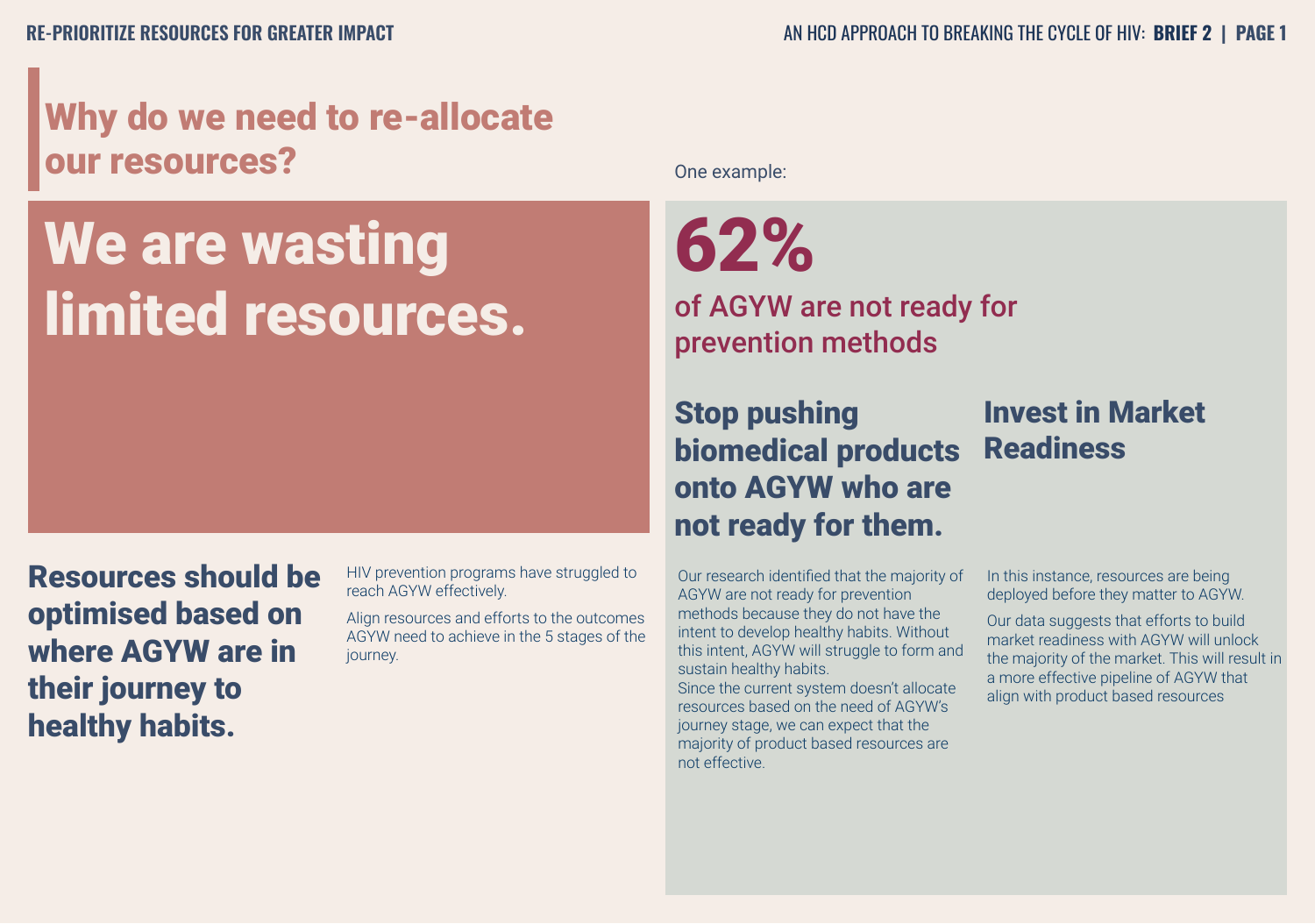## How could we better allocate our resources?

# Establish a holistic prevention ecosystem.

**A holistic prevention ecosystem is a series of touch points created to work together to support AGYW through all of her needs, rather than isolated interventions.** 

This requires a "portfolio" level approach that likely is outside the reach of single implementers and therefore needs a higher level of coordination and collaboration across organisations than exists today.

1. Change AGYW's HIV prevention behavior by building their intent to create healthy habits.

Then help them establish and sustain those healthy habits. This requires a systematic approach. Interventions must ensure that needs are met repeatedly, rather than sporadic or one-off programmatic events.

2. Invest in early stage interventions to help AGYW prioritize their sexual AGYW in later health.

The vast majority of AGYW are in Stage 1 of The vast majority of AGYW are in Stage<br>their Journey towards prioritizing their sexual health. Offering them biomedical prevention options without preparing them adequately to cope with challenging situations will not set them up to effectively use any product over the long-term.

3. Invest in habit formation and sustenance only for stages.

Develop interventions for later stages to help AGYW establish and sustain stable, healthy habits. Once AGYW have reached Stage 4, they are ready to develop new habits but most will require ongoing support to do so. Introduce biomedical products such as PrEP in stage 4 in the context of building healthy habits.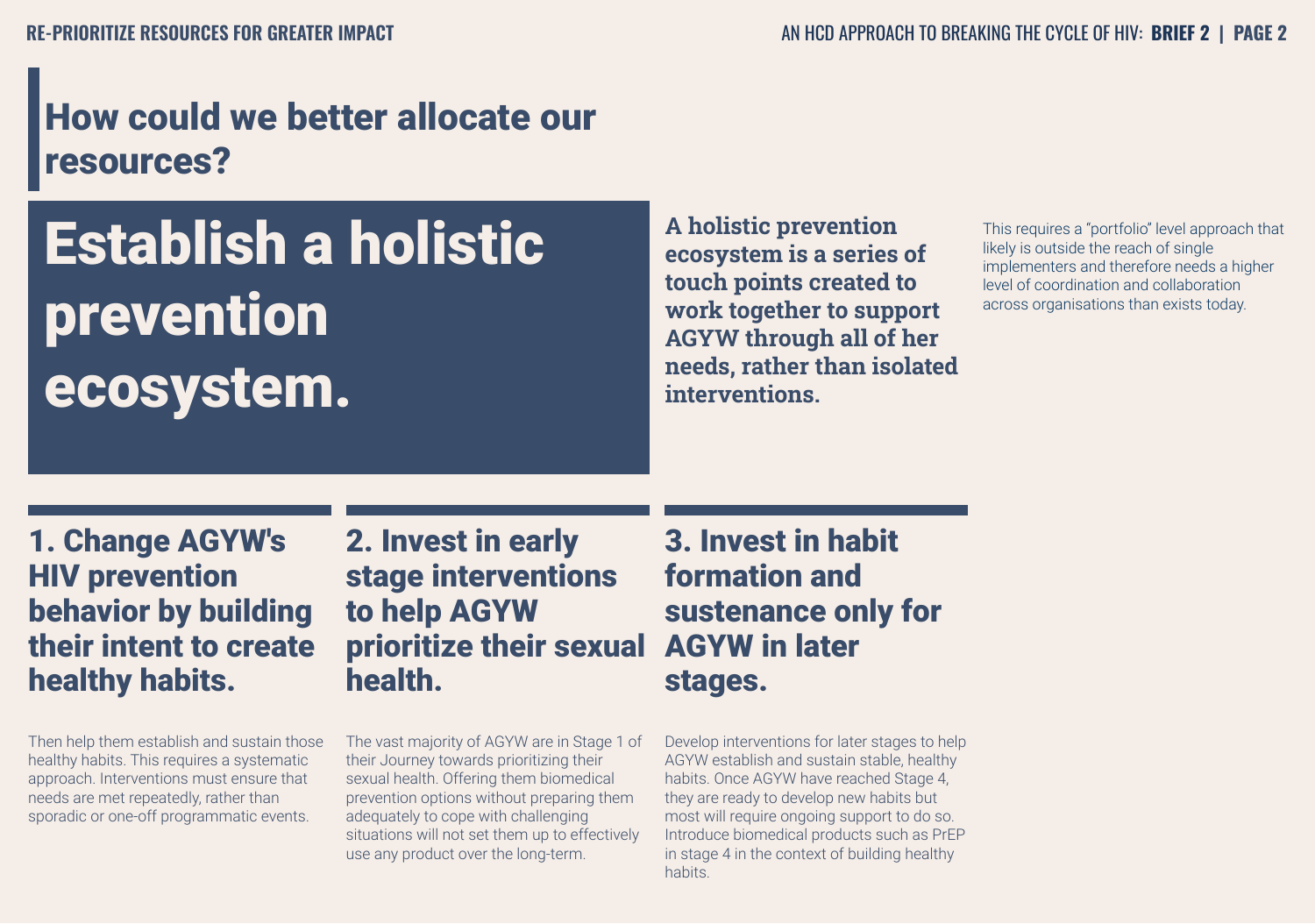where current programmes do not meet

AGYW challenges.

#### **RE-PRIORITIZE RESOURCES FOR GREATER IMPACT AN HOD APPROACH TO BREAKING THE CYCLE OF HIV: <b>BRIEF 2** | **PAGE 3**

finalmile.

upstream